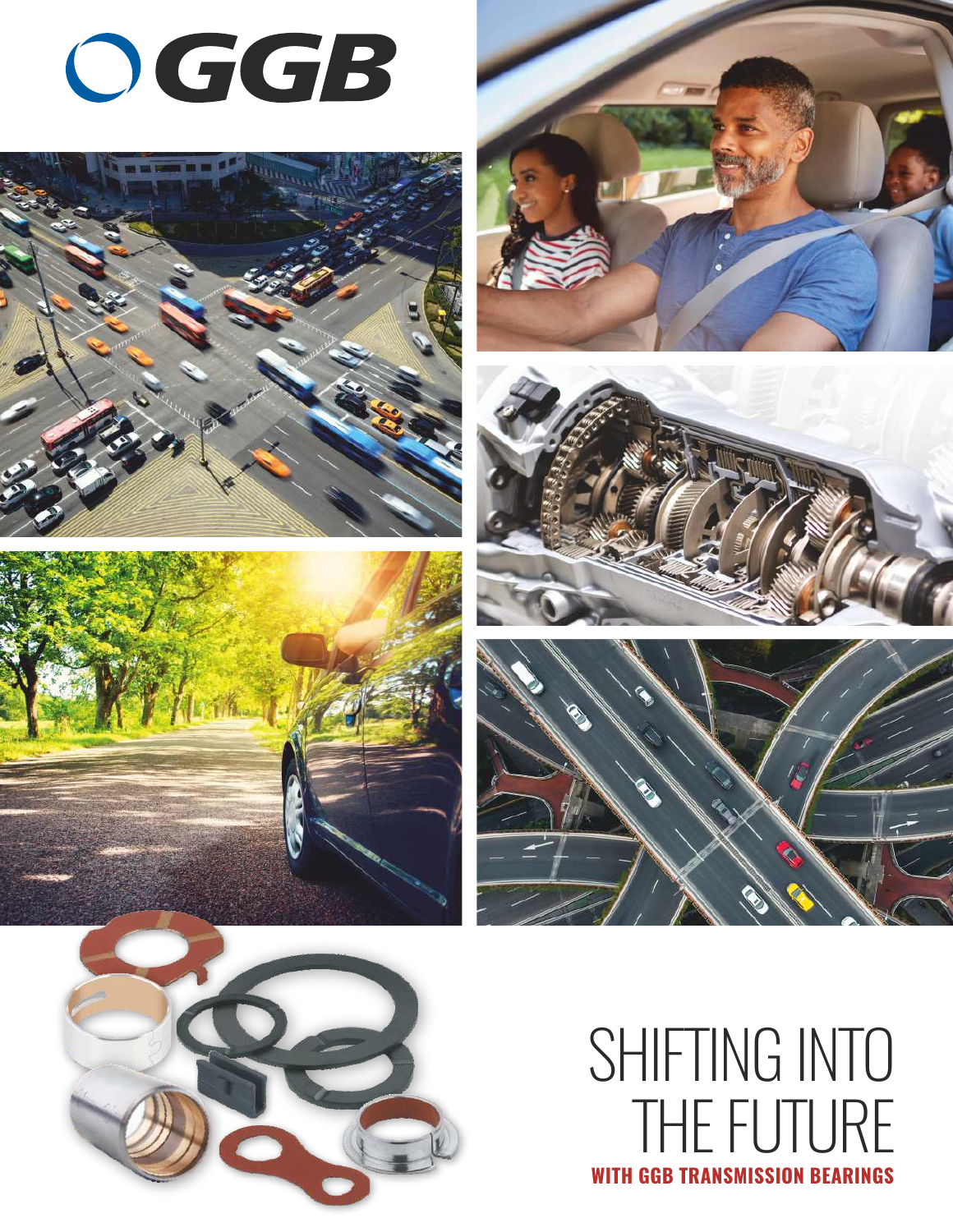# OGGB





## **Introduction**

GGB is the world's largest manufacturer of high performance polymer bearings for maintenance-free dry, marginally and fully lubricated applications.

GGB's extensive product portfolio includes metal-polymer, high performance engineered plastic and bimetal bearings.

GGB has manufacturing facilities worldwide, and has remained the foremost supplier of self-lubricating bearings to industrial and automotive markets for almost 50 years. GGB's global network of local sales engineers services over seventy countries.

## **GGB Service and Support**

As a world-class supplier, GGB offers a professional service with unrivaled customer technical support via a team of experienced applications engineers including:

- Application analysis
- Bearing dimensions calculation

• Production specification

• Design recommendations

Other special support activities may be considered such as:

- Lifetime estimation
- Test rig evaluation

### **Metal-Polymer Bearings**

The GGB metal-polymer bearings include PTFE and thermoplastic based materials. They share a common structure of a steel backing bonded to porous bronze interlayer that is impregnated and overlaid with a low-friction polymer bearing layer.

#### **[DP4](https://www.ggbearings.com/en/products/metal-polymer/dp4)**

DP4 offers low friction and high wear resistance under high loads and in boundary lubrication conditions.

DP4 is widely mounted in shifting towers and shifting forks.



DP31 provides excellent resistance to flow erosion, cavitation and fatigue under cyclic loads.

Applications include pumps and planetary gear sets.

# **Engineered Plastics Bearings**

GGB's EP® range consists of injection molded thermoplastic compounds with solid lubricants and fillers, including non-abrasive fibers. They offer lightweight solutions with a homogenous bearing structure that can be produced in almost any shape and form.

#### **[EP](https://www.ggbearings.com/en/products/solid-polymer/ep44)[®](https://www.ggbearings.com/en/products/solid-polymer/ep64)44**

EP®44 offers good load and temperature resistance properties with a good resistance to chemical attack from oils.







**[EP](https://www.ggbearings.com/en/products/solid-polymer/ep64)[®](https://www.ggbearings.com/en/products/solid-polymer/ep64)64**



**[DTS10](https://www.ggbearings.com/en/products/metal-polymer/dts10) ®**



DTS10<sup>®</sup> is machinable for reduced tolerances with low friction and excellent resistance to fatigue, oil packages, cavitation and flow erosion.

DTS10<sup>®</sup> offers good behavior in frequent dry stop-start conditions.

# **Bimetal Bearings**

Bimetal bearings comprising of a steel backing and a bronze overlay without the addition of lead.

### **[AuGlide™](https://www.ggbearings.com/en/products/metals-and-bimetals/auglide)**



AuGlide™ bearings offer a high load capacity and very good fatigue strength characteristics at high temperatures.





Shift rails Shifting towers Epicyclic gear set washer

Planetary gear set washer

Shifting fork end clips

bi-directional loads

Input/Output Shaft



EP®64 offers superior resistance to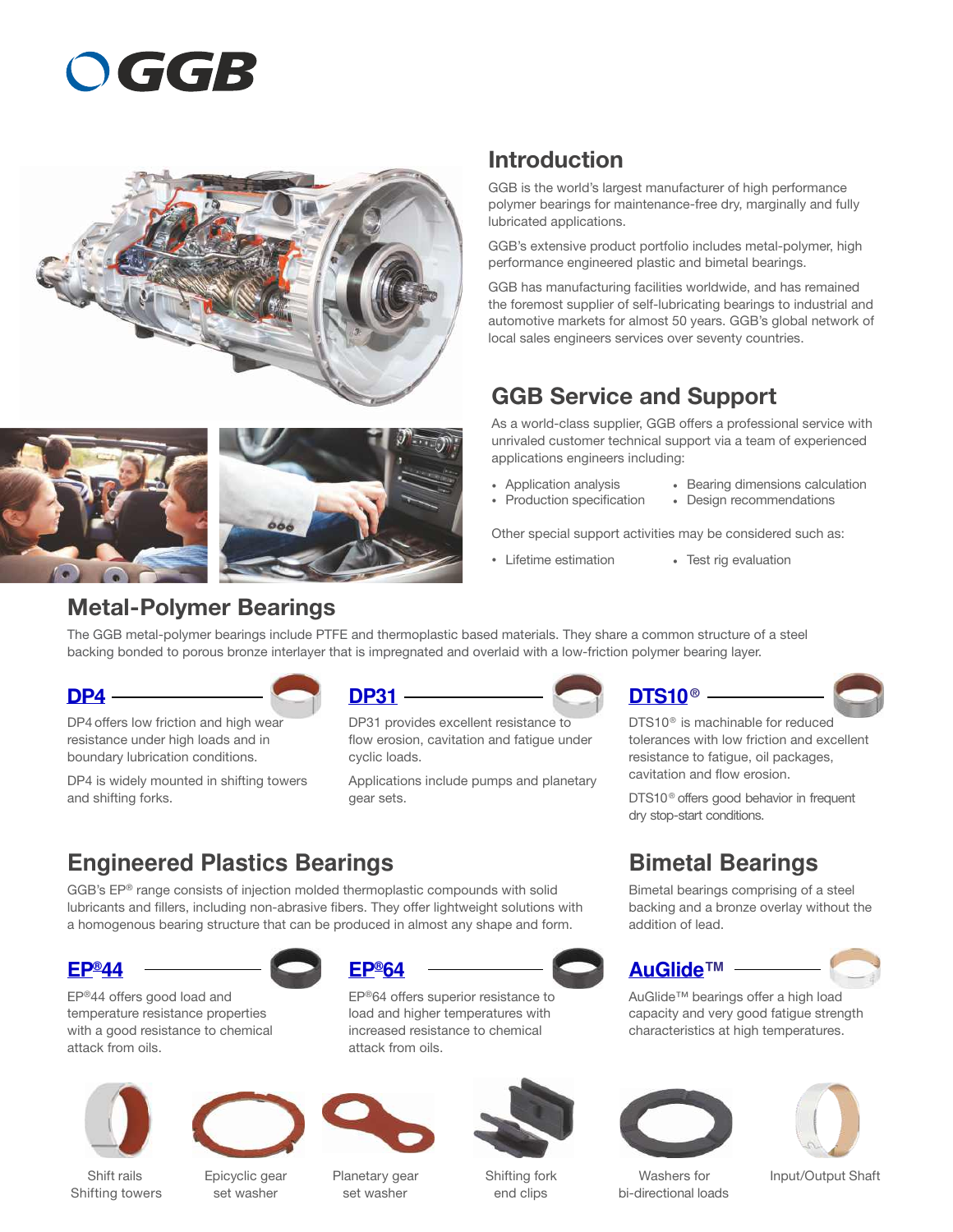## **Applications**

GGB's bushings and washers are widely used in manual transmissions MT, automated manual transmissions AMT, automatic transmissions AT, double-clutch transmissions DCT and continuously variable transmissions CVT and also in transfer cases and transaxes.

Applications include:

- Rear output shaft bearing
- Main shaft bearing
- Reverse idler bearing
- Clutch releases
- Shifting actuators
- Differential gears
- Torque converters
- Sector bushings
	- Accessory drives





• Shift rails • Planetary gear sets/carriers • Pumps





## **The GGB Advantage**

GGB's compact and precision-made maintenance-free plain bearings are perfectly suited to operate in boundary and hydrodynamic lubricated conditions.

The advantages of collaborating with GGB include:

IMPROVED EFFICIENCY FOR REDUCED EMISSIONS

- Low coefficient of friction and break away torque, no stick-slip effect
- High precision and dimensionally stable
- High wear-resistant performance under a wide range of load, speed and temperature conditions

WEIGHT REDUCTION FOR LOWER FUEL CONSUMPTION

- Weight reduction from the thin walled bearing structure or light construction
- Reduced power consumption from the low friction bearing surface

#### REPLACE NEEDLE AND ROLLER BEARINGS

- Composite bearing overlay avoiding metal-to-metal contact and no moving parts to enable reduced noise
- Economic and easy to assemble with no moving parts
- Reduced material usage with the compact bearing design
- Self-lubricating and tolerant to contamination and lubricant starvation for reliable operation

#### GLOBAL FOOTPRINT

- Manufacturing plants located around the world operating to the highest quality standards and with flexible logistical support
- Local sales and application engineering assistance to reply promptly to your bearing needs
- Rapid turnaround in the design and supply of prototypes and sample

GGB has manufacturing, sales, service and support locations around the globe. This vast network of resources and expertise enables us to respond promptly to your bearing needs wherever you do business.

#### **GLOBAL FOOTPRINT**

**<https://www.ggbearings.com/en/company/global-footprint>**